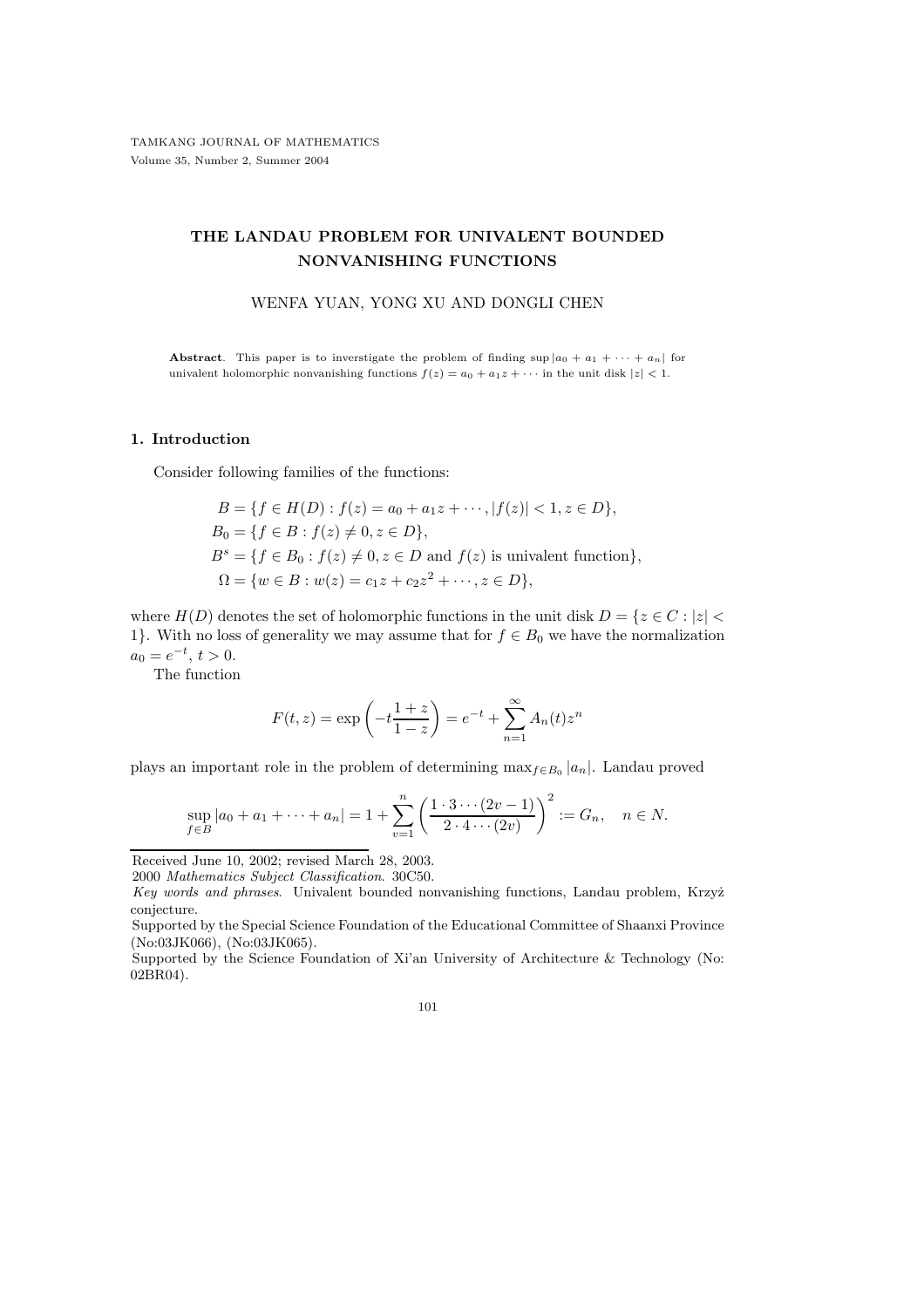If f is univalent (say  $f \in B^s$ ), then for every  $n \in N$ , we have

$$
\sup_{f \in B^s} |a_0 + a_1 + \dots + a_n| < k \approx 1.616 \dots
$$

However the result is not sharp and Lewandowski and Szynal<sup>[4]</sup> (1999) proved the following lemma to improve the result,

**Lemma.** If  $f \in B_0$ , then

$$
|a_0 + a_1| \le 2e^{-\frac{1}{2}} \approx 1.21 \cdots,
$$

$$
|a_0 + a_1 + a_2| \le e^{-t_0} \left[ 1 + 2t_0 + \frac{t_0}{2(2 - t_0)} \right] \approx 1.33 \cdots,
$$

and  $t_0 = 0.66 \cdots$  is the root of equation:  $-4t^3 + 19t^2 - 26t + 10 = 0$ .

Based on above lemma, we give further improvement in Section 2.

## 2. Main Results

We claim the following theorem for the Landau problem of  $B^s$ .

**Theroem.** If  $f(z) \in B^s$ , then

$$
|a_0 + a_1| \le 1.202 \cdots,\tag{1}
$$

$$
|a_0 + a_1 + a_2| \le e^{-t_0} (1 + 2t_0^2) \le 1.238\cdots,
$$
 (2)

with  $t_0 = 1.707 \cdots$  is the root of equation:  $2t^2 - 4t + 1 = 0$ .

**Proof.** By the representation formula for function  $f \in B^s$ 

$$
f(z) = \exp\left(-t\frac{1+w(z)}{1-w(z)}\right) = a_0 + a_1z + a_2z^2 + \cdots, \quad w \in \Omega,
$$

we can get the relations:

$$
a_0 = e^{-t}, \quad a_1 = -2tc_1e^{-t}, \quad a_2 = -2te^{-t}[c_2 + (1-t)c_1^2]; \tag{3}
$$

Applying the inequality  $|a_0| \leq 1$ ,  $|a_1| \leq \frac{4|a_0|(1-|a_0|)}{1+|a_0|}$  and composition of univalent and let  $x = |a_0|$ , we have

$$
|a_0 + a_1| \le |a_0| + \frac{4|a_0|(1 - |a_0|)}{1 + |a_0|} = x + \frac{4x(1 - x)}{1 + x} := g_1(x);
$$

After elementary calculations of one extreme we arrive at following inequalities:

$$
|a_0 + a_1| \le g_1(x_0) = 11 - 4\sqrt{6} \approx 1.202 \cdots,
$$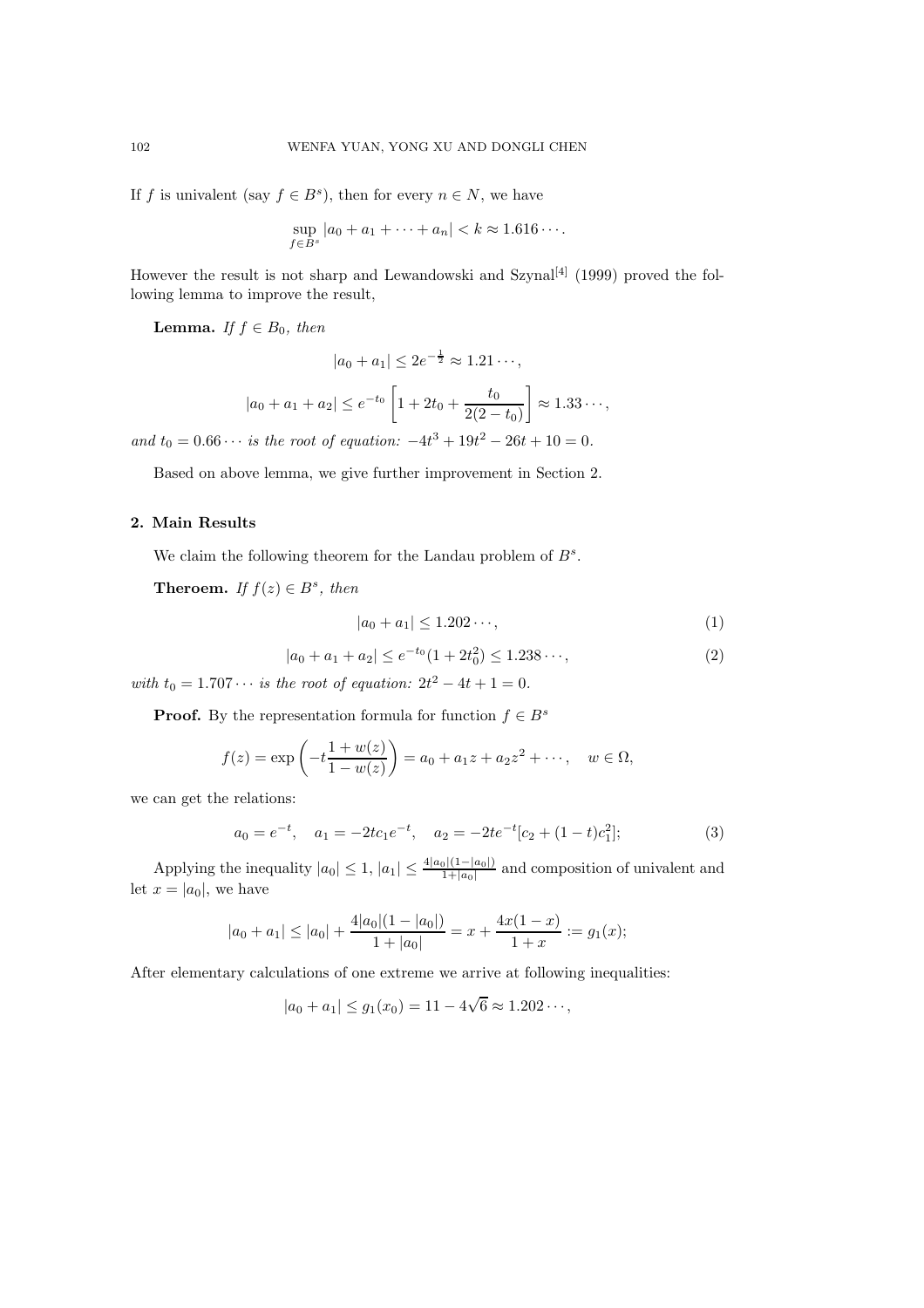where  $x_0 = \sqrt{\frac{8}{3}} - 1$ . It is easy to see that upper bound in (1) is sharp. Using the representation (3) we have

$$
a_0 + a_1 + a_2 = e^{-t} - 2te^{-t}[c_1 + c_2 + (1-t)c_1^2] = e^{-t} - 2te^{-t}\Phi(c_1, c_2, t).
$$

Applying the inequality and composition of univalent:  $|c_1| \leq 1$ ,  $|c_2| \leq 2|c_1|(1 - |c_1|)$ , we have

$$
-2|c_1|(1-|c_1|) \le c_2 \le 2|c_1|(1-|c_1|),
$$
  
\n
$$
\max \Phi(c_1, c_2, t) = |c_1| + 2|c_1|(1-|c_1|) + (1-t)c_1^2 = H_1(c_1, t),
$$
  
\n
$$
\min \Phi(c_1, c_2, t) = -|c_1| - 2|c_1|(1-|c_1|) + (1-t)c_1^2 = H_2(c_1, t).
$$

There are two cases of the problem.

**a**). If  $t \leq \frac{3}{2}$ ,  $x = |c_1|$ , then

$$
H_2(c_1, t) = H_2(x, t) = (3 - t)x^2 - 3x,
$$
  
\n
$$
H_1(c_1, t) = H_1(x, t) = -(1 + t)x^2 + 3x.
$$

After elementary calculations of one extreme we can obtain in the following expressions

$$
\min \Phi(c_1, c_2, t) = H_2\left(\frac{3}{2(3-t)}, t\right) = -\frac{9}{4(3-t)};
$$

$$
\max \Phi(c_1, c_2, t) = H_1\left(\frac{3}{2(1+t)}, t\right) = \frac{9}{4(1+t)};
$$

$$
e^{-t}\left(1 - \frac{9t}{2(1+t)}\right) \le a_0 + a_1 + a_2 \le e^{-t}\left(1 + \frac{9t}{2(3-t)}\right);
$$

$$
-0.461\cdots \le a_0 + a_1 + a_2 \le 1.227\cdots.
$$

Hence

$$
|a_0 + a_1 + a_2| \le e^{-t} \left( 1 + \frac{9t_0}{2(3-t_0)} \right) \approx 1.227 \cdots.
$$
 (4)

**b).** From the inequality  $|c_2| \leq 2|c_1|(1 - |c_1|)$  and if  $t > \frac{3}{2}$ ,  $x = |c_1|$ , then we have

$$
|a_0 + a_1 + a_2| \le e^{-t} \{ 2t(t-3)x^2 + 6tx + 1 \} := e^{-t} g_2(x).
$$

We arrive at following after elementary calculations of one extreme

$$
g_2(x) \le g_2(1) = e^{-t}(1+2t^2) \le 1.238\cdots.
$$
 (5)

According to a) and b) we obtain

$$
|a_0 + a_1 + a_2| \le e^{-t} \begin{cases} 1 + \frac{9t}{2(3-t)}, & t \le \frac{3}{2}, \\ 1 + 2t^2, & t > \frac{3}{2}. \end{cases}
$$
(6)